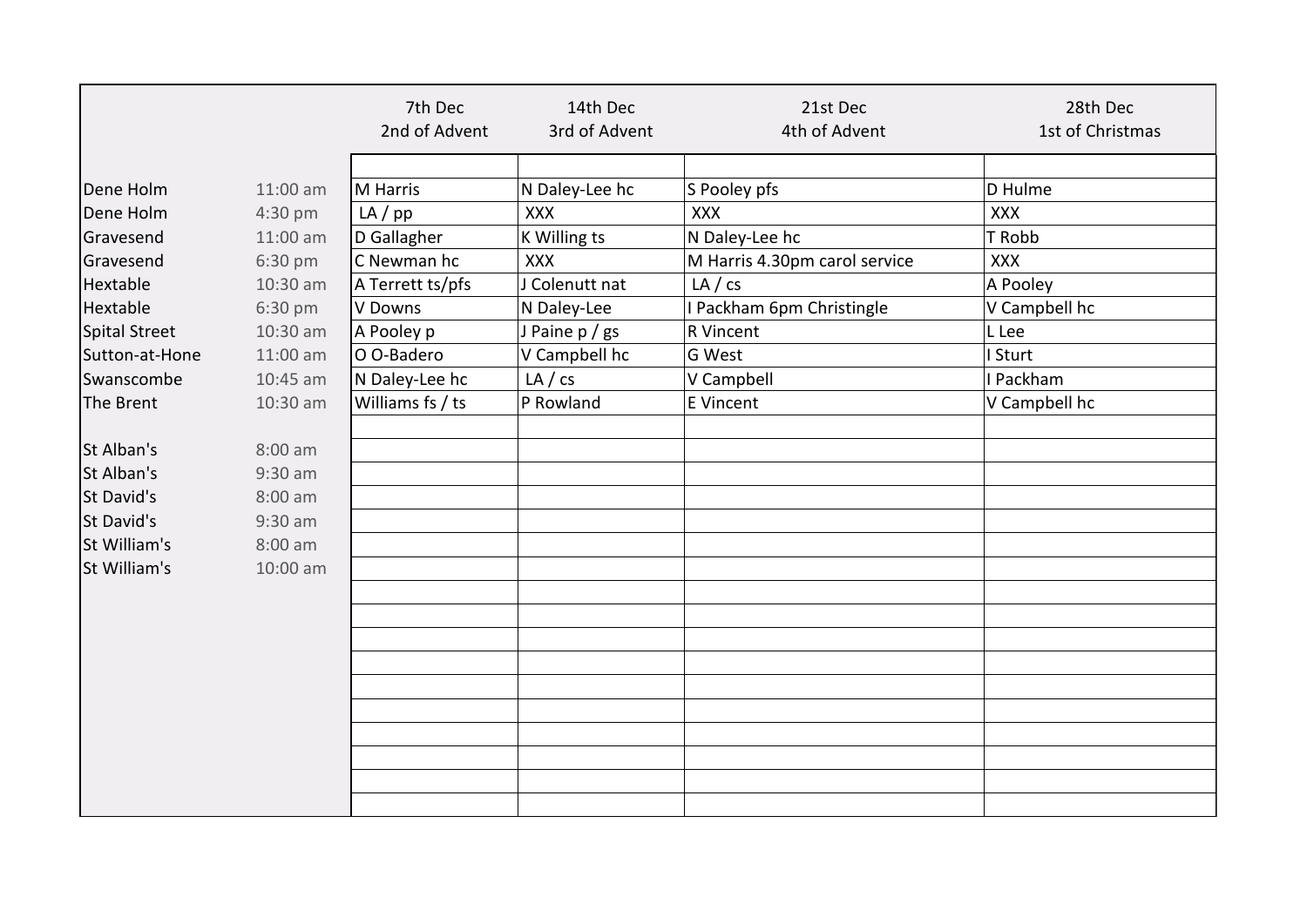|                |            | 7th Dec<br>2nd of Advent | 14th Dec<br>3rd of Advent | 21st Dec<br>4th of Advent | 28th Dec<br>1st of Christmas |
|----------------|------------|--------------------------|---------------------------|---------------------------|------------------------------|
| Bearsted       | $10:30$ am | M Price                  | D K-Williams              | C Newman fs               | US @ Tonbridge Road          |
| Burham         | 10:30 am   | G Gray                   | <b>XXX</b>                | LA                        | LA                           |
| Burham         | $6:00$ pm  | <b>XXX</b>               | T Graff cs                | <b>XXX</b>                | <b>XXX</b>                   |
| Eccles         | 10:30 am   | J Myles                  | T Graff hc                | Van Straaten              | LA                           |
| Grove Green    | 10:30 am   | V Campbell               | <b>XXX</b>                | R Borrett XXX             | <b>XXX</b>                   |
| Kingswood      | 11:00 am   | <b>XXX</b>               | D Brand                   | <b>XXX</b>                | <b>XXX</b>                   |
| Larkfield      | 10:00 am   | T Graff b / hc           | D Newell nat              | M Wilding                 | M Price aa                   |
| Larkfield      | 7:00 pm    | <b>XXX</b>               | <b>XXX</b>                | <b>XXX</b>                | <b>XXX</b>                   |
| Stoke          | 10:30 am   | T Robb                   | A Pooley                  | L Trott                   | US @ Strood                  |
| Strood         | 10:30 am   | S Crouch                 | T Burch                   | <b>XXX</b>                | T Graff hc / us              |
| St Luke's      | 10:30 am   | B Davies gs              | Shepherd (t)              | T Graff hc                | S Pooley                     |
| Tonbridge Road | 10:30 am   | <b>R</b> Vincent ts      | C Newman hc               | LA/nat                    | C Newman                     |
| Tonbridge Road | 6:30 pm    | T Graff hc               | <b>XXX</b>                | C Newman cs               | <b>XXX</b>                   |
| Union Street   | 10:00 am   | C Newman gs              | A Brown                   | US @ Week St              | US @ Tonbridge Rd            |
| Gillingham     | $10:30$ am | W Grady hc               | LA                        | W Grady cs                | C Waldock                    |
| Gillingham     | $1:00$ pm  | J Yap hc                 | E Yu                      | A Lun                     | R Chau                       |
| Hartlip        | 6:30 pm    | M Wilding                | W Grady cs                | <b>XXX</b>                | <b>B</b> Davies              |
| Hope Street    | 10:30 am   | <b>B</b> Prince          | K Gambell hc              | <b>G Collins</b>          | S Morgan                     |
| Hope Street    | $6:15$ pm  | <b>XXX</b>               | <b>XXX</b>                | P Cahill cs               | <b>XXX</b>                   |
| Newington      | $9:30$ am  | LA                       | G Watt hc                 | M Smith cs                | <b>XXX</b>                   |
| Rainham        | 10:30 am   | P Cahill                 | W Grady hc                | <b>G</b> Harris           | LA                           |
| Sittingbourne  | 10:30 am   | <b>G</b> Watt            | R Wade                    | G Watt hc                 | W Grady                      |
|                |            |                          |                           |                           |                              |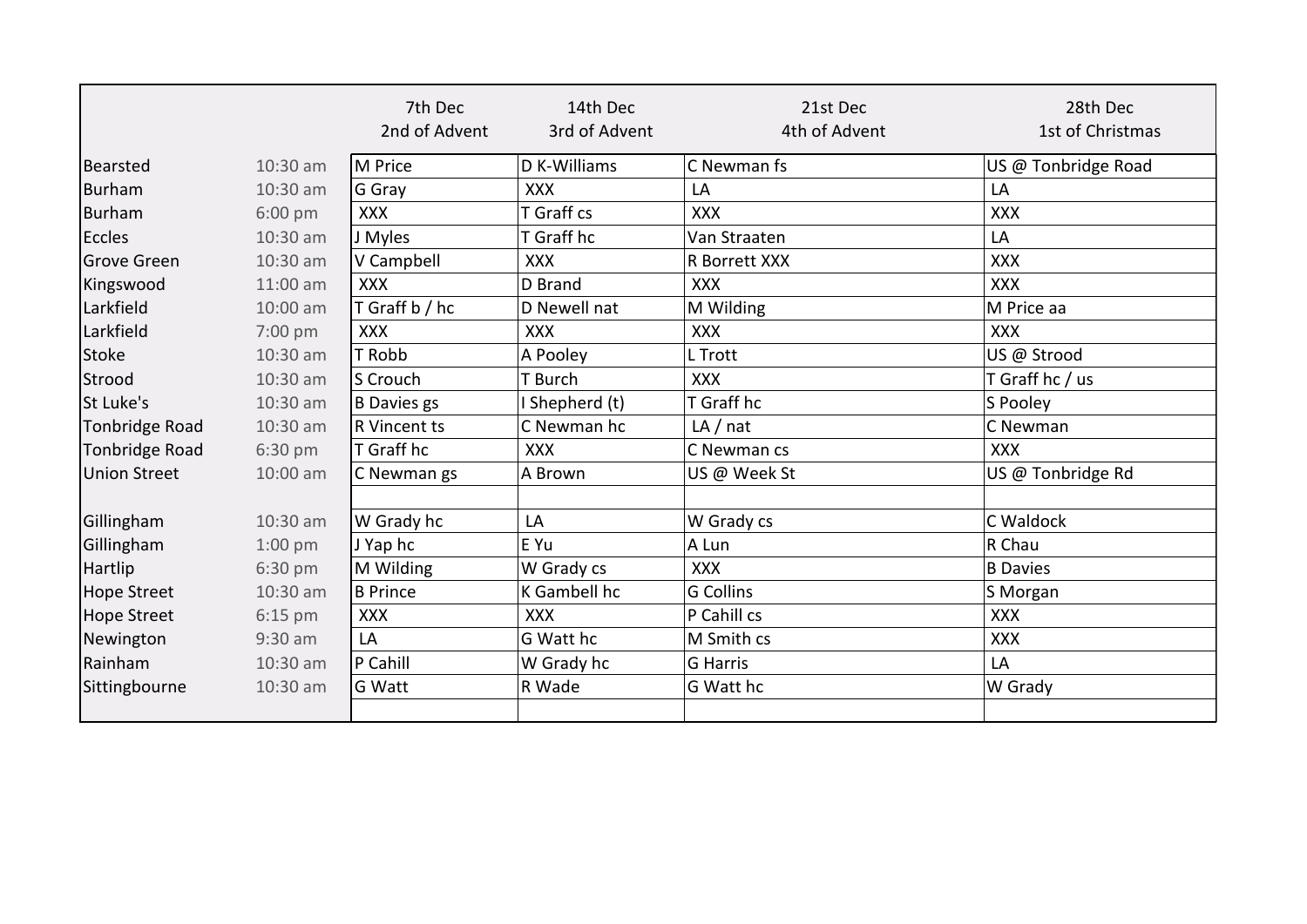|                      |                   | 4th Jan           | 11th Jan             | 18th Jan             | 25th Jan             |
|----------------------|-------------------|-------------------|----------------------|----------------------|----------------------|
|                      |                   | 2nd of Christmas  | 1st in ordinary time | 2nd in Ordinary Time | 3rd in Ordinary Time |
|                      |                   |                   |                      |                      |                      |
| Dene Holm            | 11:00 am          | I Packham         | N Daley-Lee hc       | G Gray pfs           | A Pooley             |
| Dene Holm            | 4:30 pm           | $LA$ /pp          | <b>XXX</b>           | LA/ang               | <b>XXX</b>           |
| Gravesend            | 11:00 am          | R Borrett         | V Downs              | N Daley-Lee cov      | L Lee                |
| Gravesend            | 6:30 pm           | T Graff hc        | <b>XXX</b>           | <b>XXX</b>           | XXX                  |
| Hextable             | 10:30 am          | V Campbell hc     | P Rowland            | I Packham            | J Force              |
| Hextable             | 6:30 pm           | V Campbell        | J Paine              | N Daley-Lee          | I Sturt              |
| <b>Spital Street</b> | 10:30 am          | G Gray            | V Campbell hc        | J Colenutt           | N Daley-Lee          |
| Sutton-at-Hone       | 11:00 am          | LA Carols & Curry | S Pooley             | V Campbell           | C Newman             |
| Swanscombe           | 10:45 am          | N Daley-Lee cov   | <b>XXX</b>           | T Burch              | I Packham            |
| The Brent            | 10:30 am          | J Force fs        | V Coates             | J Paine              | V Campbell hc        |
|                      |                   |                   |                      |                      |                      |
| St Alban's           | $8:00$ am         |                   |                      |                      |                      |
| St Alban's           | $9:30$ am         |                   |                      |                      |                      |
| St David's           | $8:00$ am         |                   |                      |                      |                      |
| St David's           | $9:30$ am         |                   |                      |                      |                      |
| <b>St William's</b>  | $8:00 \text{ am}$ |                   |                      |                      |                      |
| St William's         | 10:00 am          |                   |                      |                      |                      |
|                      |                   |                   |                      |                      |                      |
|                      |                   |                   |                      |                      |                      |
|                      |                   |                   |                      |                      |                      |
|                      |                   |                   |                      |                      |                      |
|                      |                   |                   |                      |                      |                      |
|                      |                   |                   |                      |                      |                      |
|                      |                   |                   |                      |                      |                      |
|                      |                   |                   |                      |                      |                      |
|                      |                   |                   |                      |                      |                      |
|                      |                   |                   |                      |                      |                      |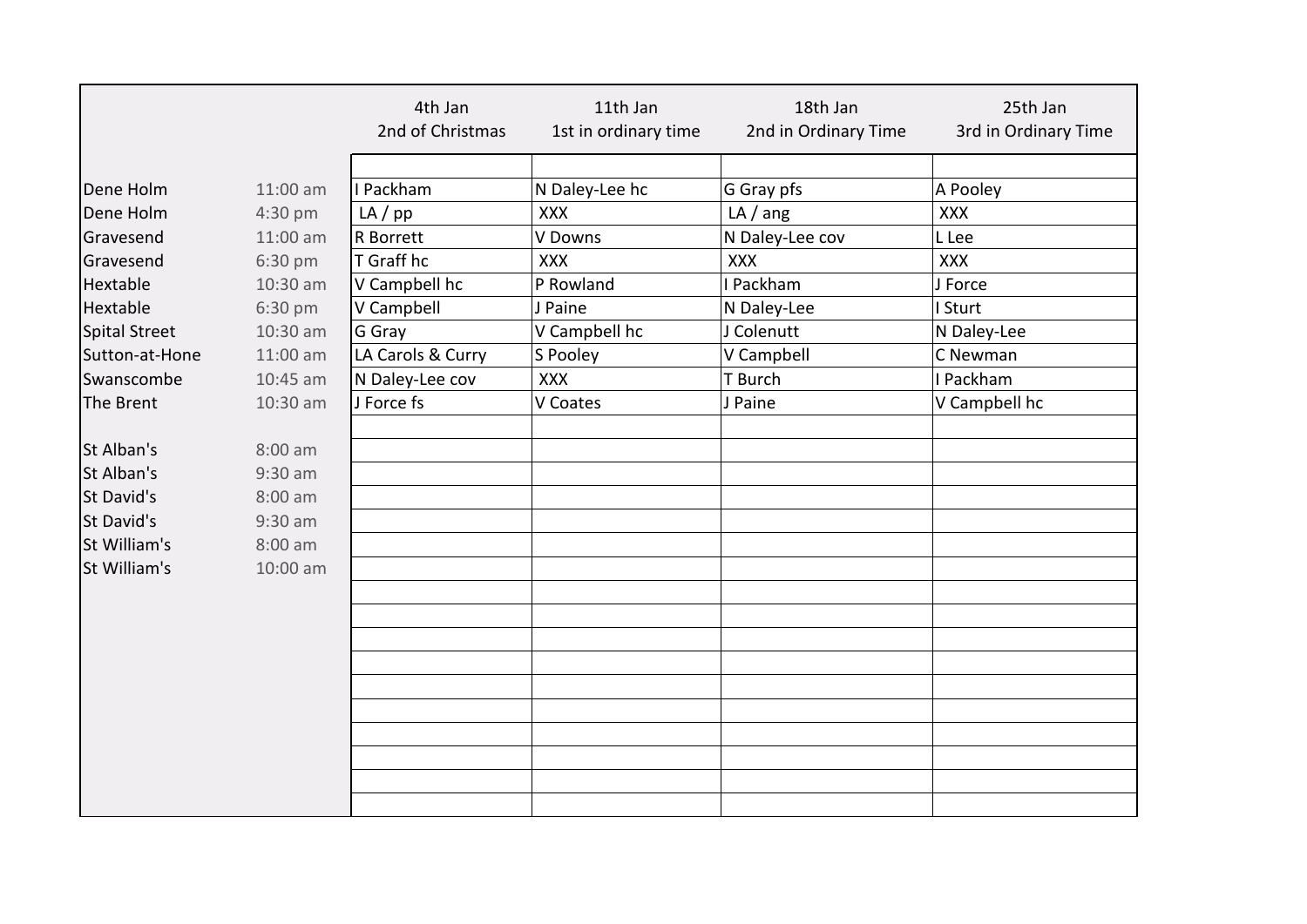|                       |           | 4th Jan<br>2nd of Christmas | 11th Jan<br>1st in ordinary time | 18th Jan<br>2nd in Ordinary Time | 25th Jan<br>3rd in Ordinary Time |
|-----------------------|-----------|-----------------------------|----------------------------------|----------------------------------|----------------------------------|
| Bearsted              | 10:30 am  | J Myles                     | C Newman cov                     | LA                               | R Wade                           |
| Burham                | 10:30 am  | <b>G</b> West               | T Graff cov                      | <b>XXX</b>                       | D Brand                          |
| Burham                | $6:00$ pm | <b>XXX</b>                  | <b>XXX</b>                       | T Graff                          | <b>XXX</b>                       |
| Eccles                | 10:30 am  | O West                      | <b>E</b> Vincent                 | J Smelt                          | T Graff cov                      |
| <b>Grove Green</b>    | 10:30 am  | D Brand                     | <b>XXX</b>                       | <b>Shepherd</b>                  | <b>XXX</b>                       |
| Kingswood             | 11:00 am  | <b>XXX</b>                  | L Trott                          | <b>XXX</b>                       | <b>XXX</b>                       |
| Larkfield             | 10:00 am  | T Graff hc                  | G Watt                           | R Byard                          | W Grady aa                       |
| Larkfield             | 7:00 pm   | <b>XXX</b>                  | T Graff 4pm cov                  | <b>XXX</b>                       | <b>XXX</b>                       |
| <b>Stoke</b>          | 10:30 am  | R Byard                     | LA                               | T Graff us/hc                    | V Downs                          |
| Strood                | 10:30 am  | LA                          | M Harris                         | US @ Stoke                       | <b>G</b> Collins                 |
| St Luke's             | 10:30 am  | D Gallagher                 | J Myles                          | S Crouch                         | S Pooley                         |
| Tonbridge Road        | 10:30 am  | G Harris fs                 | D Newell                         | C Newman cov                     | C Waldock                        |
| <b>Tonbridge Road</b> | 6:30 pm   | C Newman hc                 | <b>XXX</b>                       | <b>XXX</b>                       | <b>XXX</b>                       |
| <b>Union Street</b>   | 10:00 am  | C Newman cov                | <b>K Willing</b>                 | T Robb us                        | G Harris                         |
|                       |           |                             |                                  |                                  |                                  |
| Gillingham            | 10:30 am  | W Grady cov                 | <b>B</b> Davies                  | W Grady                          | P Guinness                       |
| Gillingham            | $1:00$ pm | H Yu                        | R Chau                           | Kai                              | R Chau                           |
| Hartlip               | 6:30 pm   | W Grady cov                 | K George                         | C Newman                         | <b>B</b> Davies                  |
| <b>Hope Street</b>    | 10:30 am  | <b>G</b> Watt cov           | S Morgan hc                      | P Cahill                         | K Gambell                        |
| <b>Hope Street</b>    | $6:15$ pm | <b>XXX</b>                  | hc                               | <b>XXX</b>                       | <b>XXX</b>                       |
| Newington             | $9:30$ am | J German                    | M Smith                          | G Watt us                        | M Price                          |
| Rainham               | 10:30 am  | <b>B</b> Davies             | W Grady cov                      | C Waldock                        | G Watt                           |
| Sittingbourne         | 10:30 am  | <b>G</b> Collins            | A Brown                          | <b>B Prince cov</b>              | LA                               |
|                       |           |                             |                                  |                                  |                                  |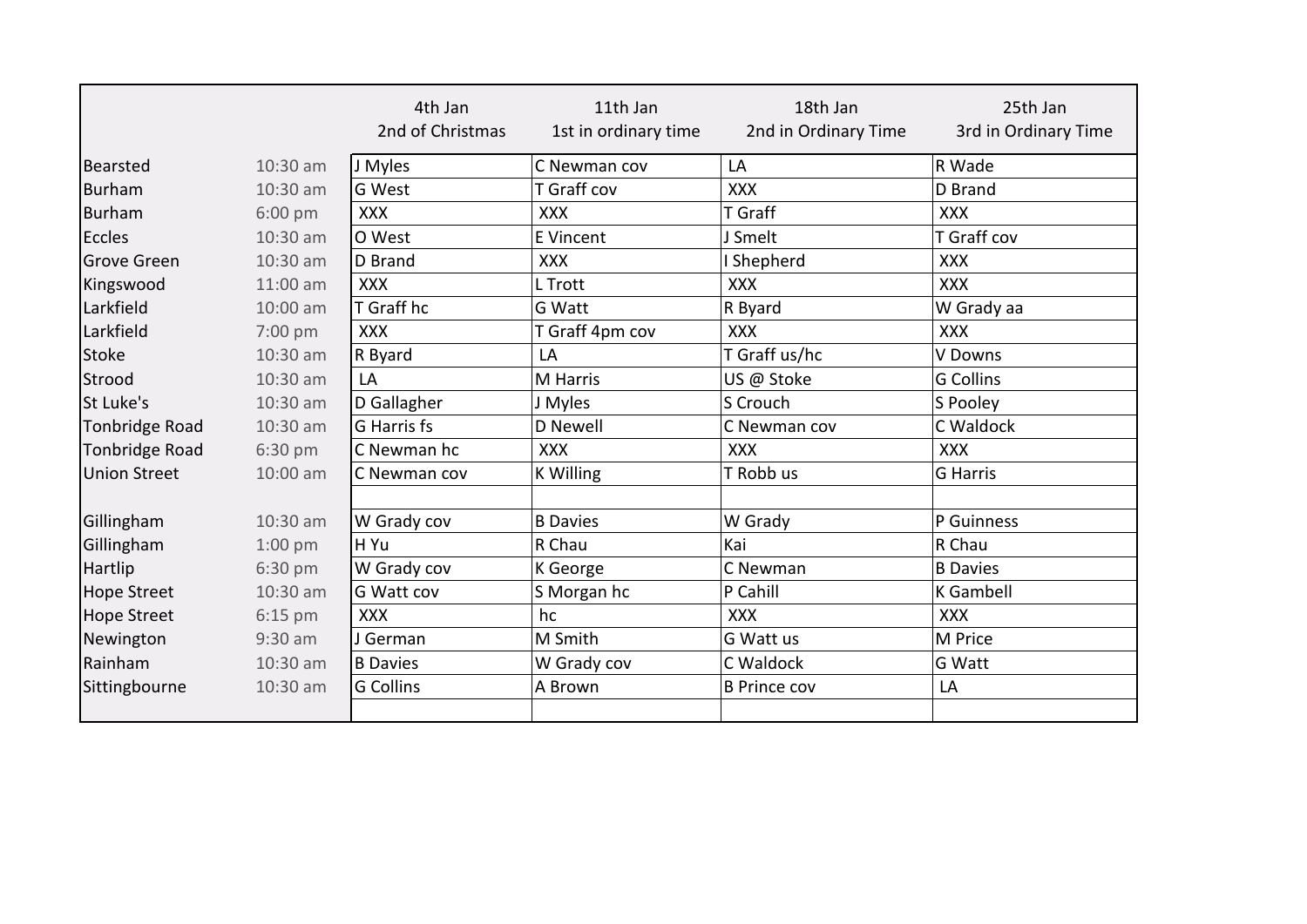|                      |           | 1st Feb<br>4th in Ord. Time | 8th Feb<br>5th in Ord. Time | 15th Feb<br>Sunday before Lent | 22nd Feb<br>1st of Lent  |
|----------------------|-----------|-----------------------------|-----------------------------|--------------------------------|--------------------------|
|                      |           |                             |                             |                                |                          |
| Dene Holm            | 11:00 am  | <b>K Willing</b>            | N Daley-Lee hc              | J Force pfs                    | I Sturt                  |
| Dene Holm            | 4:30 pm   | $LA$ / $pp$                 | <b>XXX</b>                  | LA/ang                         | <b>XXX</b>               |
| Gravesend            | 11:00 am  | V Downs                     | LA / hm                     | N Daley-Lee hc                 | R Vincent                |
| Gravesend            | 6:30 pm   | N Daley-Lee hc              | XXX                         | <b>XXX</b>                     | <b>XXX</b>               |
| Hextable             | 10:30 am  | J Colenutt                  | G Gray                      | V Campbell hc                  | D Hulme                  |
| Hextable             | 6:30 pm   | <b>T</b> Graff              | V Campbell                  | T Burch                        | V Campbell us @ Hextable |
| <b>Spital Street</b> | 10:30 am  | P Rowland                   | V Campbell hc               | G West                         | J Paine                  |
| Sutton-at-Hone       | 11:00 am  | V Campbell                  | I Packham                   | V Downs                        | N Daley-Lee              |
| Swanscombe           | 10:45 am  | N Daley-Lee hc              | LA                          | I Packham                      | O O-Badero               |
| The Brent            | 10:30 am  | G Gray fs                   | LA                          | S Pooley                       | V Campbell hc            |
|                      |           |                             |                             |                                |                          |
| St Alban's           | $8:00$ am |                             |                             |                                |                          |
| St Alban's           | $9:30$ am |                             |                             |                                |                          |
| St David's           | $8:00$ am |                             |                             |                                |                          |
| St David's           | $9:30$ am |                             |                             |                                |                          |
| St William's         | $8:00$ am |                             |                             |                                |                          |
| St William's         | 10:00 am  |                             |                             |                                |                          |
|                      |           |                             |                             |                                |                          |
|                      |           |                             |                             |                                |                          |
|                      |           |                             |                             |                                |                          |
|                      |           |                             |                             |                                |                          |
|                      |           |                             |                             |                                |                          |
|                      |           |                             |                             |                                |                          |
|                      |           |                             |                             |                                |                          |
|                      |           |                             |                             |                                |                          |
|                      |           |                             |                             |                                |                          |
|                      |           |                             |                             |                                |                          |